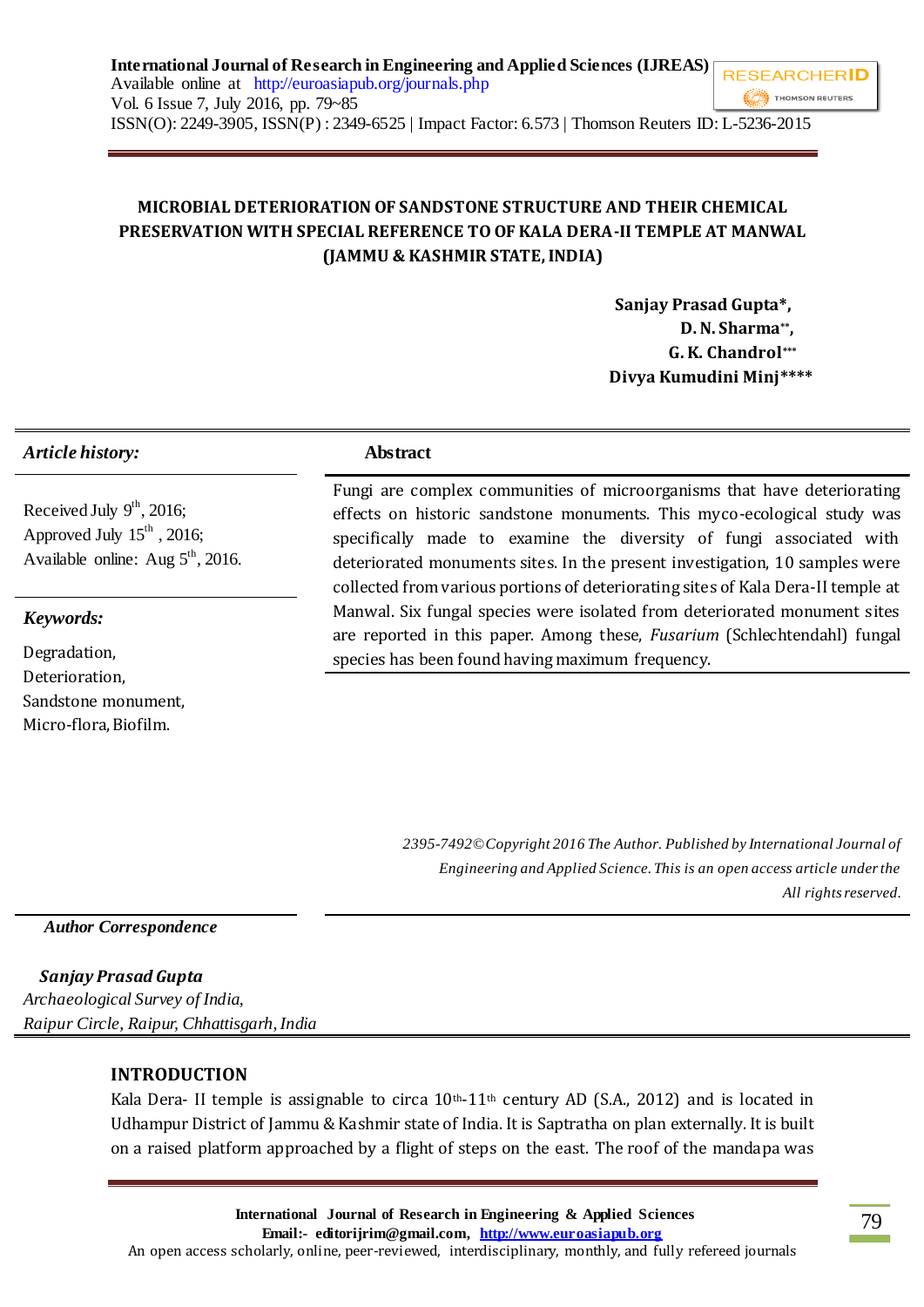supported on four fluted columns surmounted capitals. On the west side there is a makaramukha pranala through which the water used to flow into a small rectangular cistern is carved out of a single block. Besides the principal entrance, facing the central aisles, it has two smaller entrances at the rear. The figure on the jambs of the door and the porch are now defaced. The sikhara is intact on the western side and externally the temple is adorned with plain projecting niches and offsets bearing carving. On the south-east corner, basements of the other two shrines are positioned. The sandstone surfaces of various sites of the temple monument are continuously affected by physical, chemical and biological agents. Among biological agents, microorganisms are responsible for the destruction of cultural heritage (Bock and Sand, 1993; Ciferri, 1999). They cause damages on the stone surfaces by formation of biofilms, chemical reactions with the substrate, physical penetration in to the substrate as well as pigment production. Numerous studies have dealt with establishing the role of biological agents in the stone deterioration (Pochon, and Jaton, 1968; May et al., 1993). During recent decades there has been a growing concern about deterioration of historic building by chemical and physical factors as well as microbial population growth on the surface of stone. The microbial growth on the surface of stone play an important role in this deterioration process (Suihko,2007;Gupta, et.al.2015).

The weathering and decay of cultural heritage is a complex process, which is caused by the interaction of many physical, chemical and biological agents. The different biological deteriogens such as bacteria, algae, cyanobacteria, bryophytes, mosses, fungi, insects, rodents, birds and human beings play a momentous role in the decay of historical monuments. The biological growth of microorganisms can cause staining, cracking, powdering, disfigurement and displacement of building material, which leads to the permanent loss of stone monuments. Such aesthetic damage is accompanied by the transformation of the chemical and mechanical properties of stone material and this causes the formation of surface patinas of different colors (Wainwright INM (1986); Griffin et. al. 1991; Muhammad Farooq et.al., 2015). Among different biological agents, fungi play more dangerous role in the bio-deterioration of stone monuments because of their complex metabolic activities on stone surface (Muhammad Farooq et.al. ,2015;Gupta, et.al.2015).

Archaeological Survey of India, Raipur Circle, Raipur, Chhattisgarh, India\* Kalyan Post Graduate College, Bhilainagar (Durg), Chhattisgarh, India\*\* Kalyan Post Graduate College, Bhilainagar (Durg), Chhattisgarh, India\*\*\* Government Post Graduate Science College, Durg, Chhattisgarh, India\*\*\*\*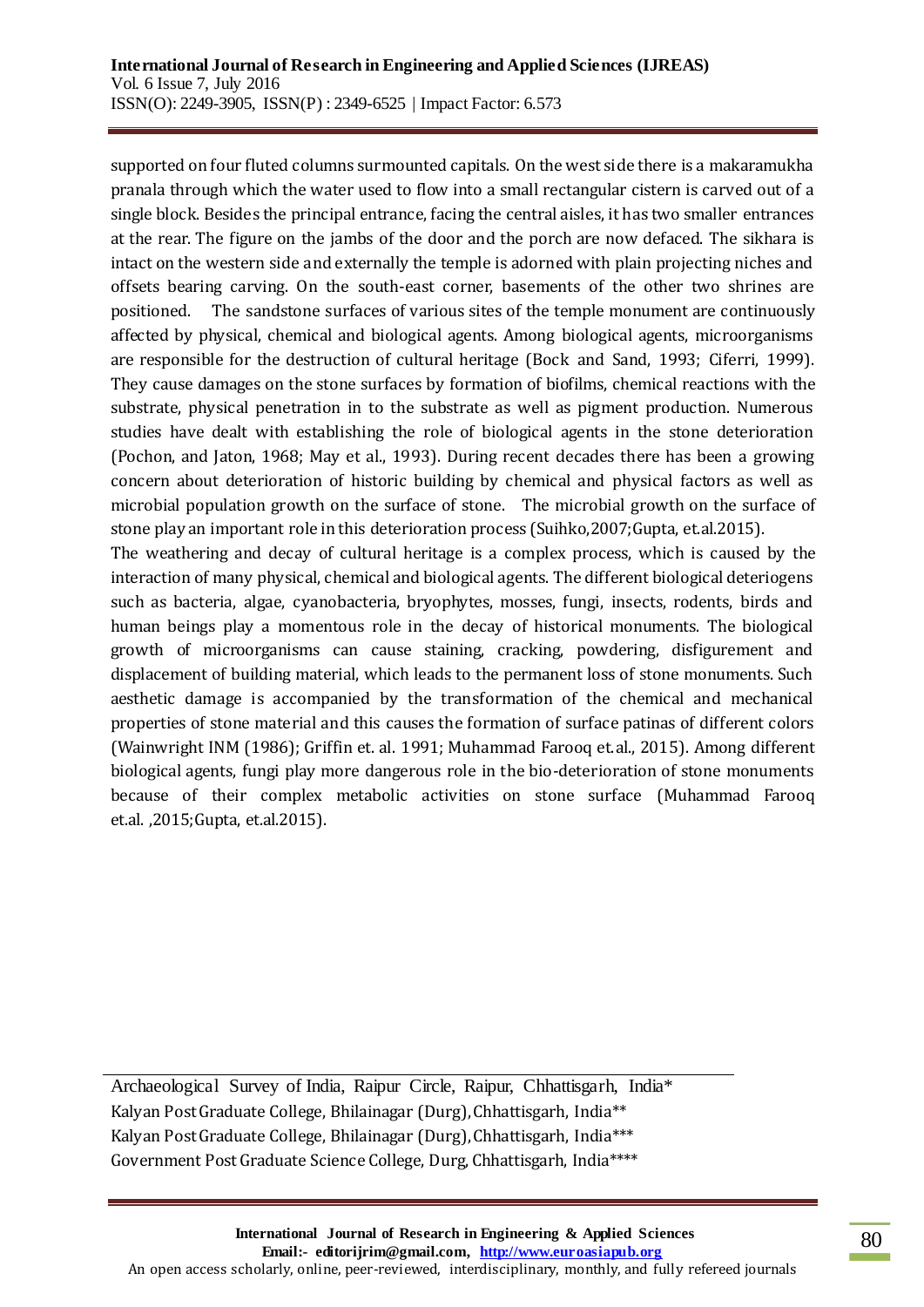

**Fig -1: Kala Dera – II temple of Manwal a- Front view b- lateral view**

There are numerous monuments in Udhampur District of Jammu & Kashmir state. One of such monument, the kala Dera – II temple (Fig-1). Stone surfaces of this temple are continuously exposed to physical, chemical and biological degradation. Often, physical, chemical, and biological agents act in co-association, ranging from synergistic to antagonistic, leading to the deterioration, ultimately affecting the stone durability.The aim of this work is to study the micro fungi community on monuments by using myco-ecological parameters and microscope observations in order to evaluate the importance value index and damage caused by fungal species.

## **Conservation Issues**

The Kala Dera-II temple was built of sand stone, which is porous in nature. The surface deposits seem to be very old due to the formation of secondary dull green pale white lichens, which are present all over the stone surface. Due to these deposits, the aesthetic beauty of the temple is seriously affected. From a scientific point of view, these depositions are very harmful for the health of the stone surface, because these micro organisms secrete an acid that dissolves the sand stone (Gupta and Sharma*,* 2011; Gupta et. al.,2016).

## **MATERIAL AND METHODS**

## **a- Sampling and Isolation of fungi**

A total of 10 Samples were collected from various locations of Kala Dera-II temple of Manwal of Udhampur district of J & K State and brought to the laboratory under aseptic conditions. The isolation of micro- organisms was done by culturing the samples and by direct incubation of samples in moist chamber (Fig-2). The purified fungal cultures were identified by using mycological techniques and were compared with the available authentic literature, reviews and mycological manuals (Alexopoulus, 1978; Barnett & Hunter, 1987; Ellis, 1976 and Gilman, 1995;Gupta, et.al.2015).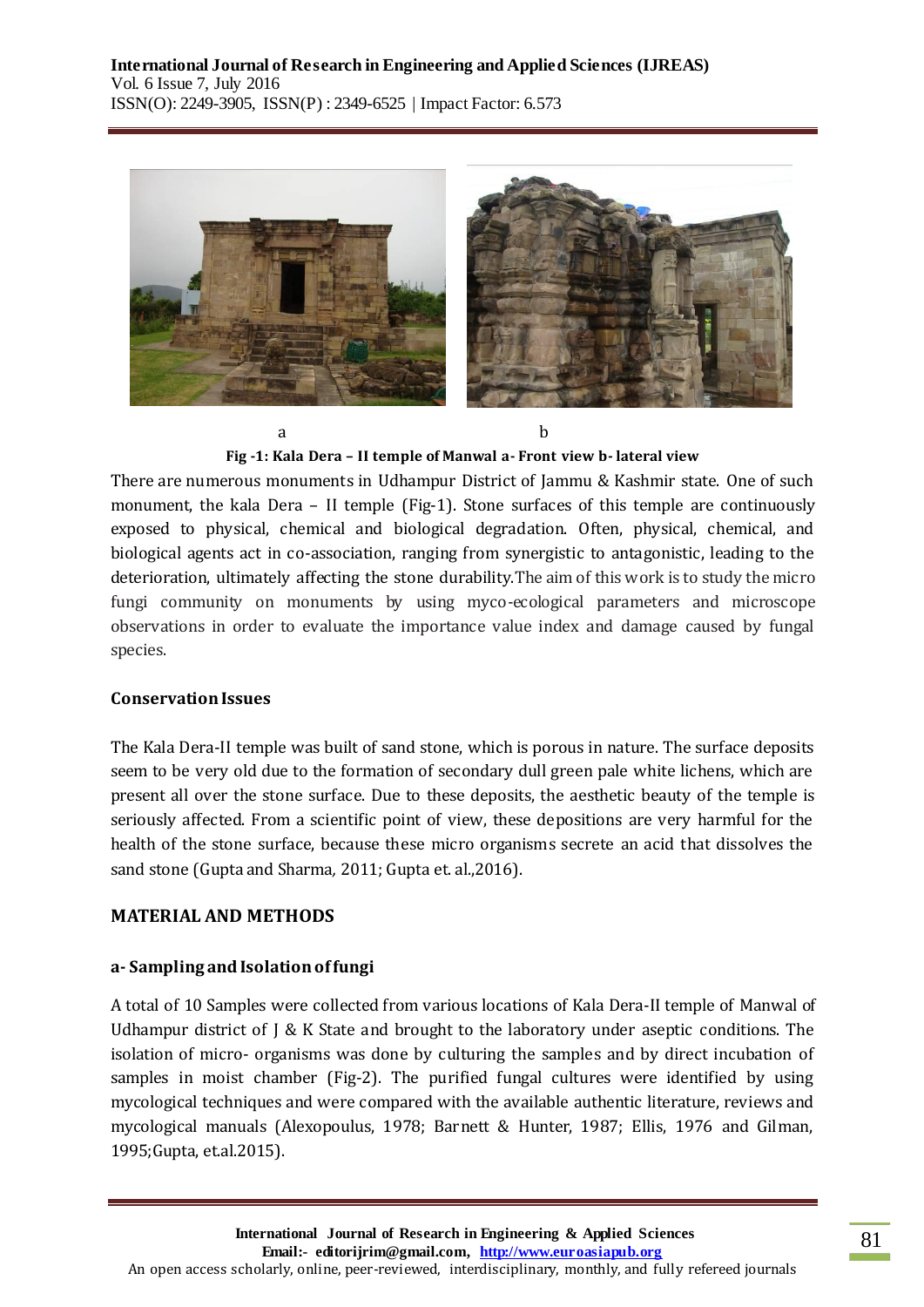#### **b-Calculations**

Various myco-ecological parameters have been calculated using the following formulae:

 Number of plates in which specific organism occurred **Frequency (F %)** = ---------------------------------------------------------------------X 100 Total number of plates examined Total number of colonies of specific organism **Density (D)**= --------------------------------------------------------------------- Total number of plates examined Total number of colonies of specific organism **Abundance (Ab)** = ---------------------------------------------------------------------

Number of plates in which specific organism occurred

|                                          | <b>Culture plates</b>    |                              |                          |                          |                          |                          |    |              |                |            |       |      |      |
|------------------------------------------|--------------------------|------------------------------|--------------------------|--------------------------|--------------------------|--------------------------|----|--------------|----------------|------------|-------|------|------|
| Isolated fungi                           | P<br>1                   | $\mathbf{P}$<br>$\mathbf{2}$ | P<br>3                   | $\mathbf{P}$<br>4        | <b>P5</b>                | <b>P6</b>                | P7 | P<br>8       | P <sub>9</sub> | <b>P10</b> | $F\%$ | D    | Ab   |
| Aspergillus sydowi (Thom<br>and Church.) | $\overline{2}$           | $\overline{a}$               | $\mathbf{1}$             | $\overline{\phantom{a}}$ | $\mathbf{1}$             | $\mathbf{1}$             | ۰  | 1            |                | -          | 50    | 0.60 | 1.20 |
| Aspergillus flavus (Link.)               |                          |                              | 4                        | 3                        |                          | ۰                        |    | ۰            | $\overline{2}$ | ۳          | 30    | 0.90 | 3.00 |
| <i>Aspergillus niger</i><br>(Tieghem.)   | $\overline{\phantom{a}}$ | 5                            | $\overline{c}$           | $\overline{\phantom{a}}$ | 8                        | $\overline{\phantom{a}}$ | 6  | -            |                | 4          | 50    | 2.50 | 5.00 |
| Fusarium oxysporium<br>(Schlechtendahl.) | л.                       | -1                           | $\overline{\phantom{a}}$ | 1                        | $\overline{\phantom{0}}$ | $\mathbf{1}$             | -  | $\mathbf{1}$ |                | 1          | 70    | 0.70 | 1.00 |
| Penicillium sanguifluum<br>(Sopp.)       | л.                       | $\mathfrak{2}$               | $\overline{\phantom{a}}$ | 3                        | $\overline{\phantom{0}}$ | $\overline{\phantom{a}}$ | -  | ۰            | $\overline{c}$ | -          | 40    | 0.80 | 2.00 |
| Bipolaris sorokinianum<br>(Schoemaker.)  |                          | 3                            | $\overline{c}$           | -                        |                          | 3                        | -  | 5            |                | 1          | 50    | 1.40 | 2.80 |

#### **OBSERVATION TABLE -1**

## **C -Removal of Dust and Dirt Accretion**

Measures were taken by the Archaeological Survey of India for the removal of dust and dirt accretion to keep the stone in neutral pH and to preserve and strengthen the stone by soft brushing. The moss, fungi and lichen were removed by applying 2-3% solution of ammonia with non ionic detergent in water and by scrubbing with a nylon brush. To stop further growth of micro vegetation, 2% aq. solution of sodium pentachlorophenate was applied on the clean, dried surface. The brittleness and powdering of stones were preserved by the application (brushing and impregnation till saturation) of an ethyl silicate based coating material, which forms a glass like silica gel binder (SiO2 aq.) with release of ethanol (by evaporation) as byproduct. Noteworthy is that the intake of stone strengthener materials was comparatively higher in the case of damaged and pulverized stones. That can be attributed to the presence of more pores for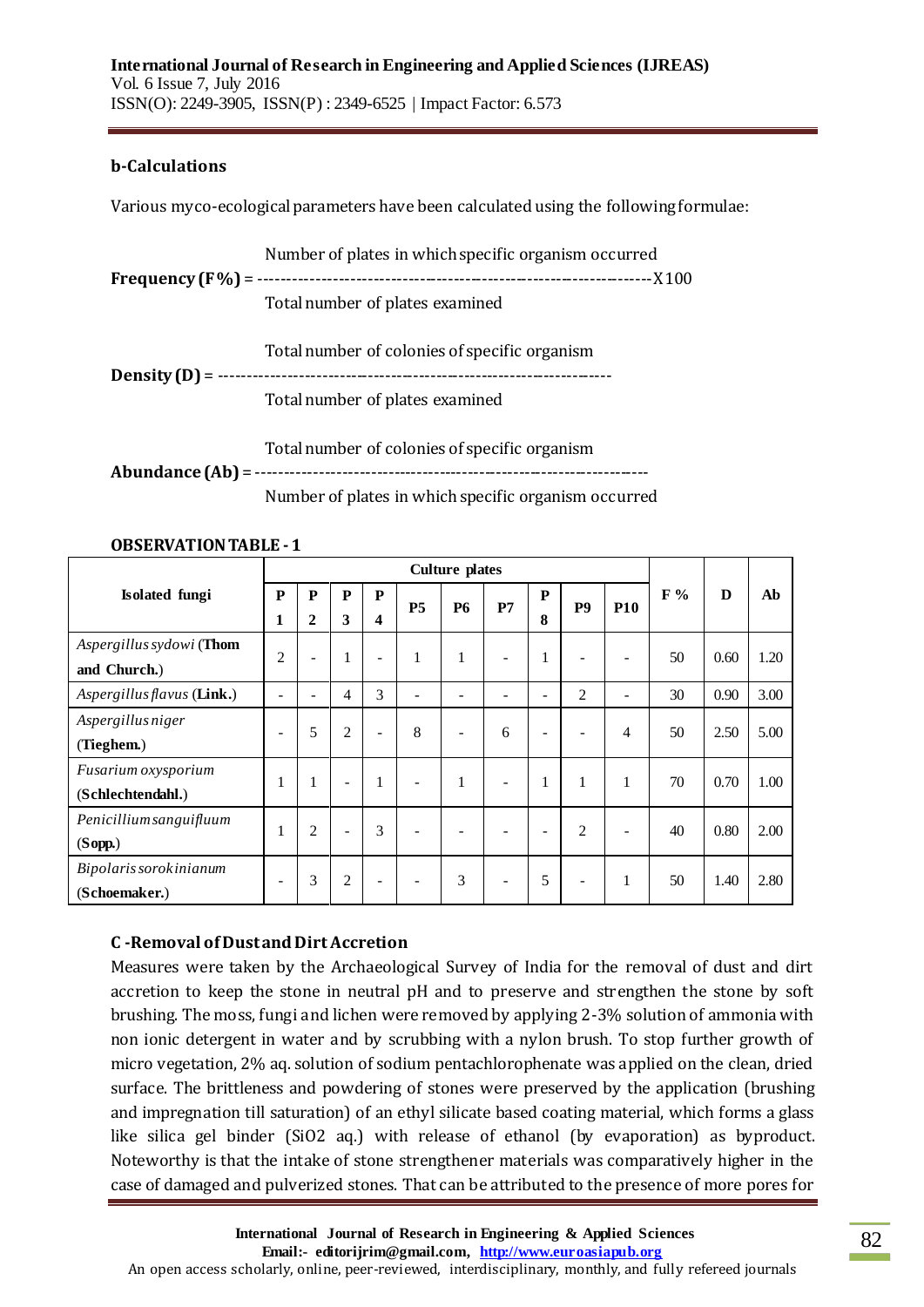penetration. The coating of stone strengthener was applied on the deteriorated and flaky stone surface by simple brushing and impregnation till saturation (Gupta and Sharma*,* 2011; Gupta et. al.,2016).

### **d- Preservation Solutions**

It is essential that the preservation solution applied on the monuments be of good quality. It should be colorless and transparent and must not turn yellow or become colored with age, but should be fairly stable for long period of time. It should also offer reasonable protection to the monument against moisture and its film should be hard and strong enough to protect the stone surface from damaging accretions. Therefore, for the preservation of the Kala Dera-II temple silane-siloxane based compound (Wacker BS-290) was chosen, which was diluted with Mineral turpentine oil in a ratio of 1:16 and applied on the monument by soft painting brush. By using MTO as a solvent slight temporary darkening appears but preserved surface gradually get their original appearance because of slow evaporation of solvent. This compound is water proof and stops water from settling on the stone surface (Gupta and Sharma*,* 2011; Gupta et. al.,2016).

### **RESULTS AND DISCUSSION**

During screening for search of mycoflora, total six species of fungal organisms were isolated from Kala Dera-II temple. Composite result indicate that in all the ten (10) plates were mainly dominated *Fusarium oxysporum* due to their high percentage frequency followed by *Aspergillus sydowi, Aspergillus niger and Bipolaris sorokinianum* in the study areas. Some of the fungal species are confined to particular area i.e. *Aspergillus sp., Rhizopus nodosus* and *Chaetomium globossum*. These confinements of fungal species depend on environmental conditions of the area, which varies from geographical area to area (Salvadori, 2000). In the present study *Fusarium* species is found to have most commonly populated on almost all the sites of this historic monuments (Gupta, et.al.2015).



a b c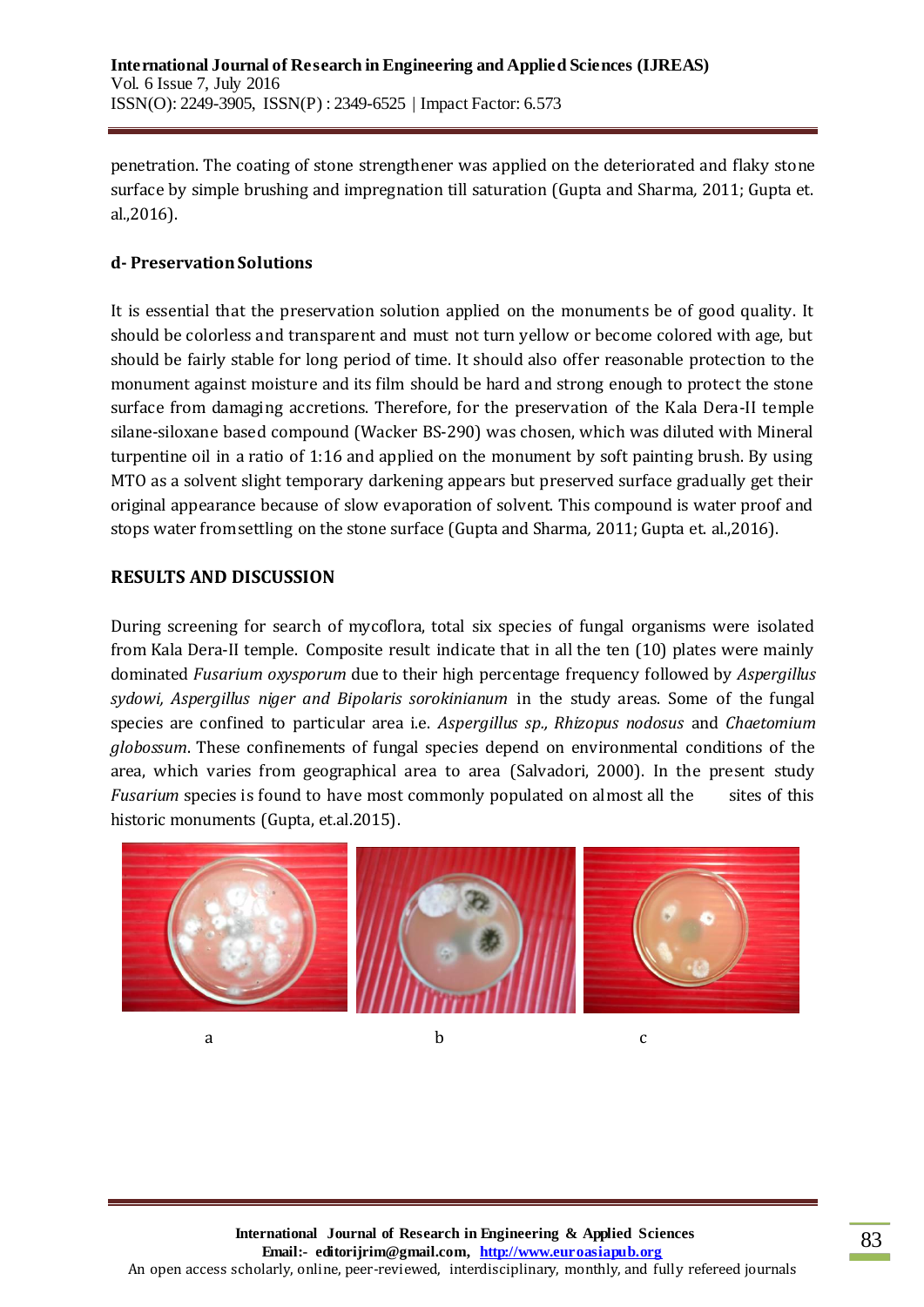

**Fig-2: a, b. c. d. e and f: View of growth of fungal species on culture media in Petri plate**

The composition of fungal organism has variation which depends upon biochemical nature of host, degree of competition between the fungal organisms and the prevailing environmental conditions. The frequency and relative frequency are directly or indirectly correlated with meteorological data and climatic conditions (Chandel, 1990;Gupta, et.al.2015).

In each fungal community all the species are not equally important. There are relatively only few of these, which determine the nature of the community (Simpson, 1949). These few species exert a major controlling influence on the community and also play important role in deterioration of various substrates.It has also been shown in the laboratory that fungal species such as *Aspergillus niger* were able to solubilize powdered stone and chelate various minerals in a rich glucose medium because they produce organic acids such as gluconic, citric, and oxalic acids (Lapidi & Schipa, 1973). The toxic metabolites produced by various species of fungal organisms function as chelating agents that can leach metallic cations, such as Iron, Magnesium etc from the stone surface. Laboratory experiments have demonstrated that basic rocks are more susceptible to fungal attack than acidic rocks. In the present study *Aspergillus* are the most common species found in the sites. *Aspergillus niger* released certain metal ions from the rock samples (Boyle & Voight, 1973;Gupta, et.al.2015).

#### **ACKNOWLEDGEMENT**

Authors are grateful to Principal Kalyan P. G. College, Bhilainagar for providing laboratory facilities for identification of fungal species and Superintending Archaeologist, Srinagar Circle, Jammu for his support for providing historical and archeological information related to the monument under study.

#### **REFERENCE**

**A. A. Lapidi, and G. Schipa**, (**1973):** Some aspects of the growth of chemotrophic and heterotrophic bacteria from decayed stone. In: Proceedings of the 5th International Congress on deterioration and conservation of stone. (Ed) G.Felix Lausanre, Switzerland. pp. 633-640,

**Alexopoulos, C.J. (1978)**: Introductory mycology (2nd Ed.). Wiley Estern Ltd. New Delhi, Banglore, Bombay.

**Barnett, H.C. and B. Barry Hunter (1987)**: Illustrated genera of important fungi. Macmillan